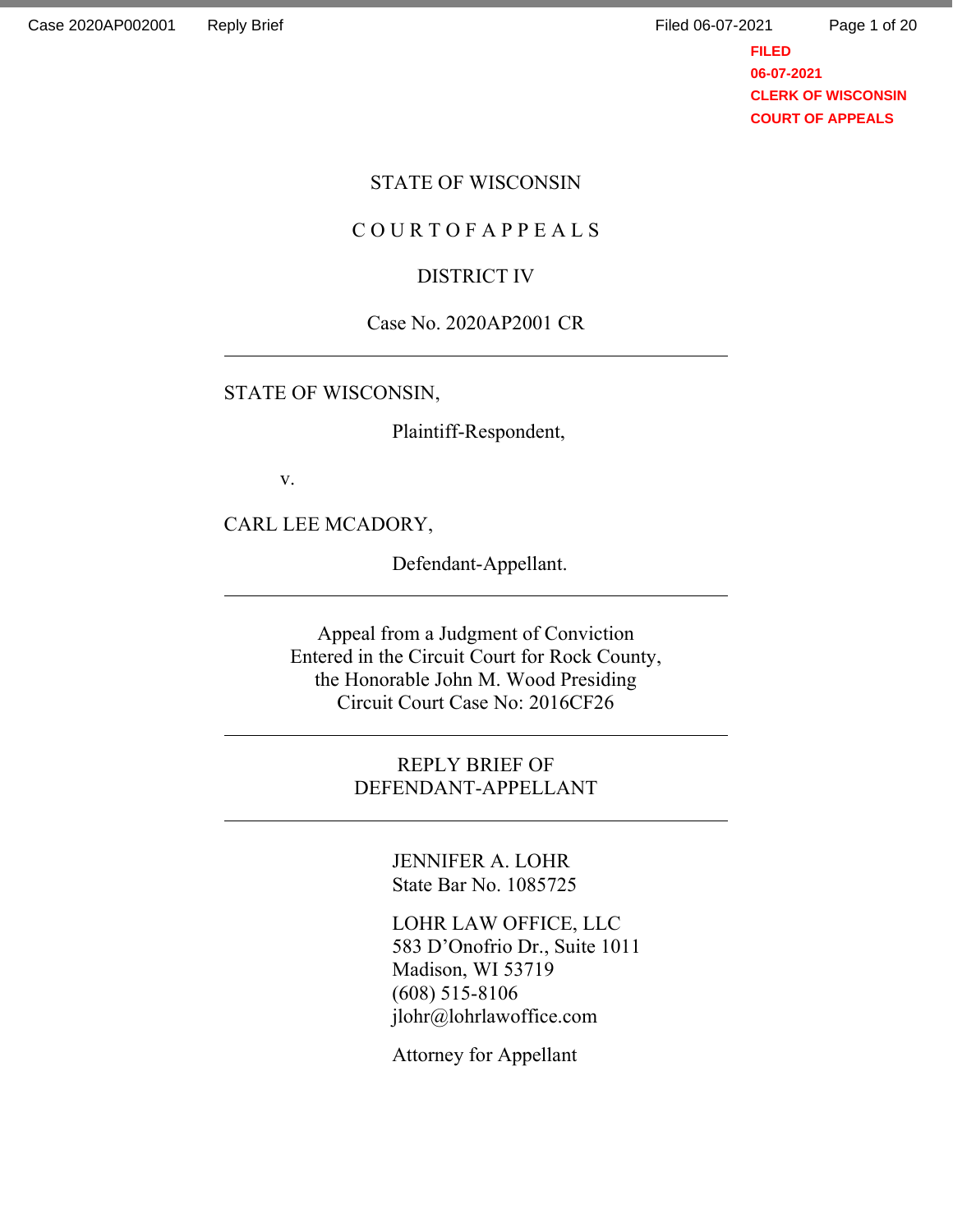## TABLE OF CONTENTS

| I.  | THE EVIDENCE AT MR. MCADORY'S TRIAL<br>WAS INSUFFICIENT TO PROVE BEYOND A<br><b>REASONABLE DOUBT THAT HE WAS</b><br>UNDER THE INFLUENCE OF A<br>CONTROLLED SUBSTANCE 1                        |  |  |  |
|-----|-----------------------------------------------------------------------------------------------------------------------------------------------------------------------------------------------|--|--|--|
| II. | THE TRIAL COURT IMPROPERLY MODIFIED<br>THE STANDARD JURY INSTRUCTION FOR<br>OPERATING WHILE UNDER THE<br><b>INFLUENCE OF A CONTROLLED</b>                                                     |  |  |  |
|     | Removing language from Instruction 2664<br>A.<br>was an erroneous exercise of discretion 6                                                                                                    |  |  |  |
|     | The jury did not receive an accurate<br><b>B.</b><br>instruction regarding the definition of                                                                                                  |  |  |  |
|     | The revised instruction unconstitutionally<br>$\mathbf{C}$ .                                                                                                                                  |  |  |  |
|     | D.                                                                                                                                                                                            |  |  |  |
| Ш.  | MCADORY'S CONVICTION OF OPERATING<br>WHILE UNDER THE INFLUENCE OF A<br><b>CONTROLLED SUBSTANCE SHOULD BE</b><br>REVERSED BECAUSE THE REAL CASE OR<br><b>CONTROVERSY WAS NOT FULLY TRIED12</b> |  |  |  |
|     |                                                                                                                                                                                               |  |  |  |
|     |                                                                                                                                                                                               |  |  |  |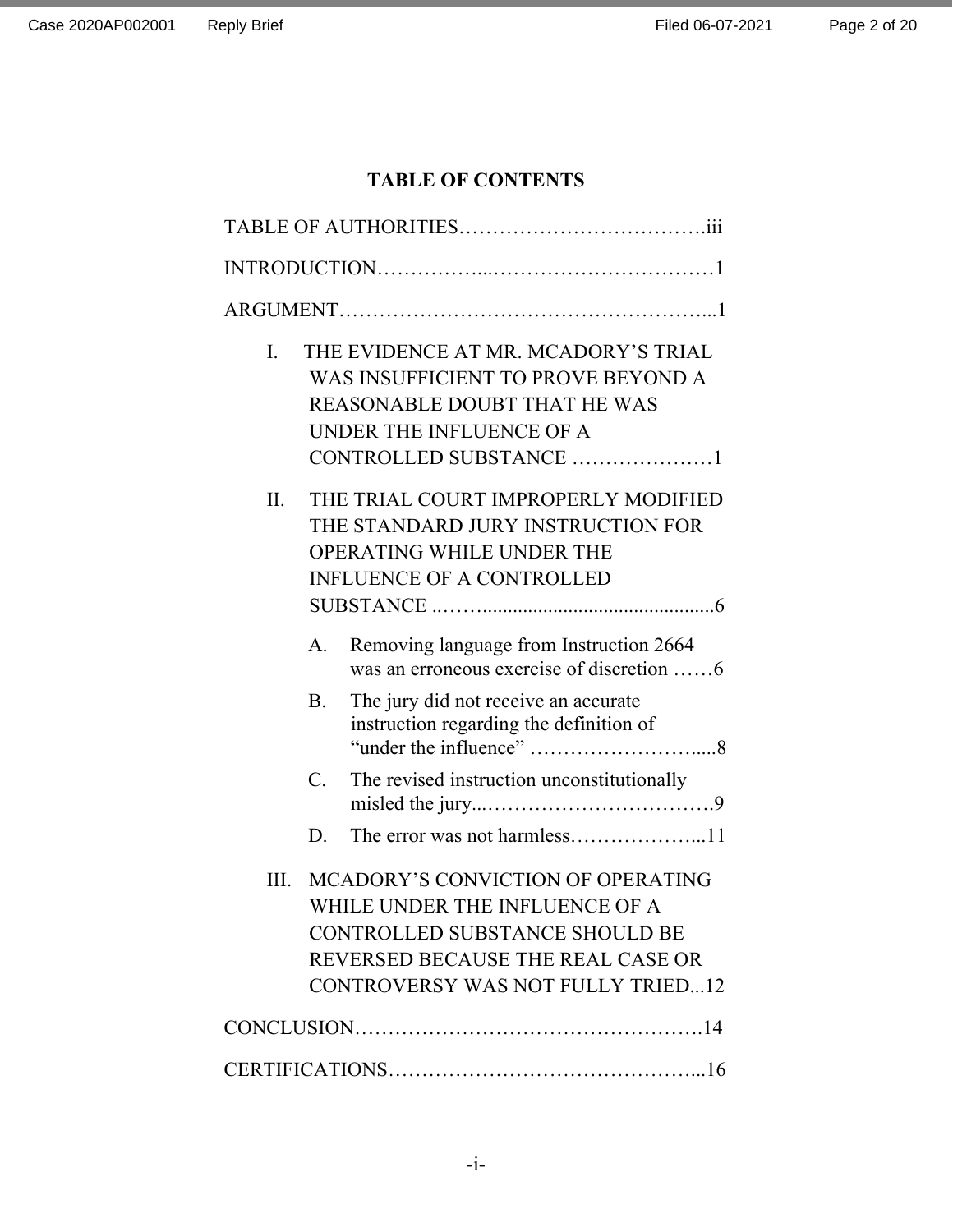# TABLE OF AUTHORITIES

# **CASES**

| Charolais Breeding Ranches, Ltd. v. FPC Securities Corp.,<br>90 Wis. 2d 97, 279 N.W.2d 493 (Ct. App. 1979)4 |
|-------------------------------------------------------------------------------------------------------------|
| City of Fond du Lac v. Hernandez,                                                                           |
| Herbst v. Wuennenberg,                                                                                      |
| In re Winship,                                                                                              |
| Jensen v. Clements,                                                                                         |
| Kotteakos v. United States,                                                                                 |
| State ex rel. Kanieski v. Gagnon,                                                                           |
| State v. Austin<br>2013 WI App 96,                                                                          |
| State v. Echols,<br>2013 WI App 58, 348 Wis. 2d 81, 831 N.W.2d 7687                                         |
| State v. Harvey,<br>2002 WI 93, 254 Wis. 2d 44, 647 N.W.2d 18911, 12                                        |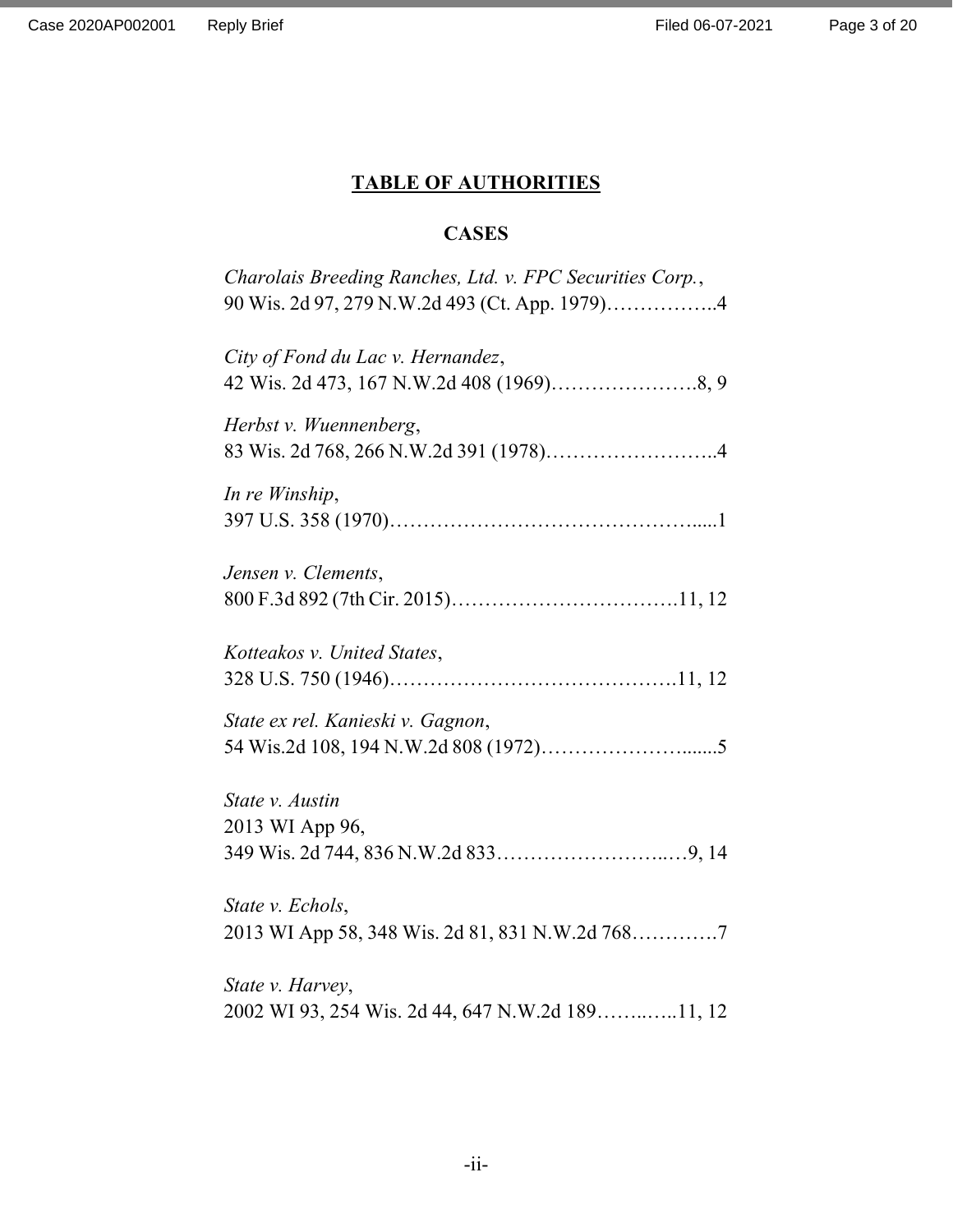State v. Lohmeier 205 Wis. 2d 183, 556 N.W.2d 90 (1996)……………………9

State v. Poellinger, 153 Wis.2d 493, 451 N.W.2d 572 (1990)…………….......1, 5

State v. Waalen, 130 Wis. 2d 386, N.W.2d 47 (1986)……………....…1, 6, 8, 9

State v. Ziebart, 2003 WI App 258, 268 Wis.2d 468, 673 N.W.2d 369........6, 9

### **STATUTES**

### OTHER AUTHORITIES

JI-CRIM 2664………………………………………..1, 6, 7, 9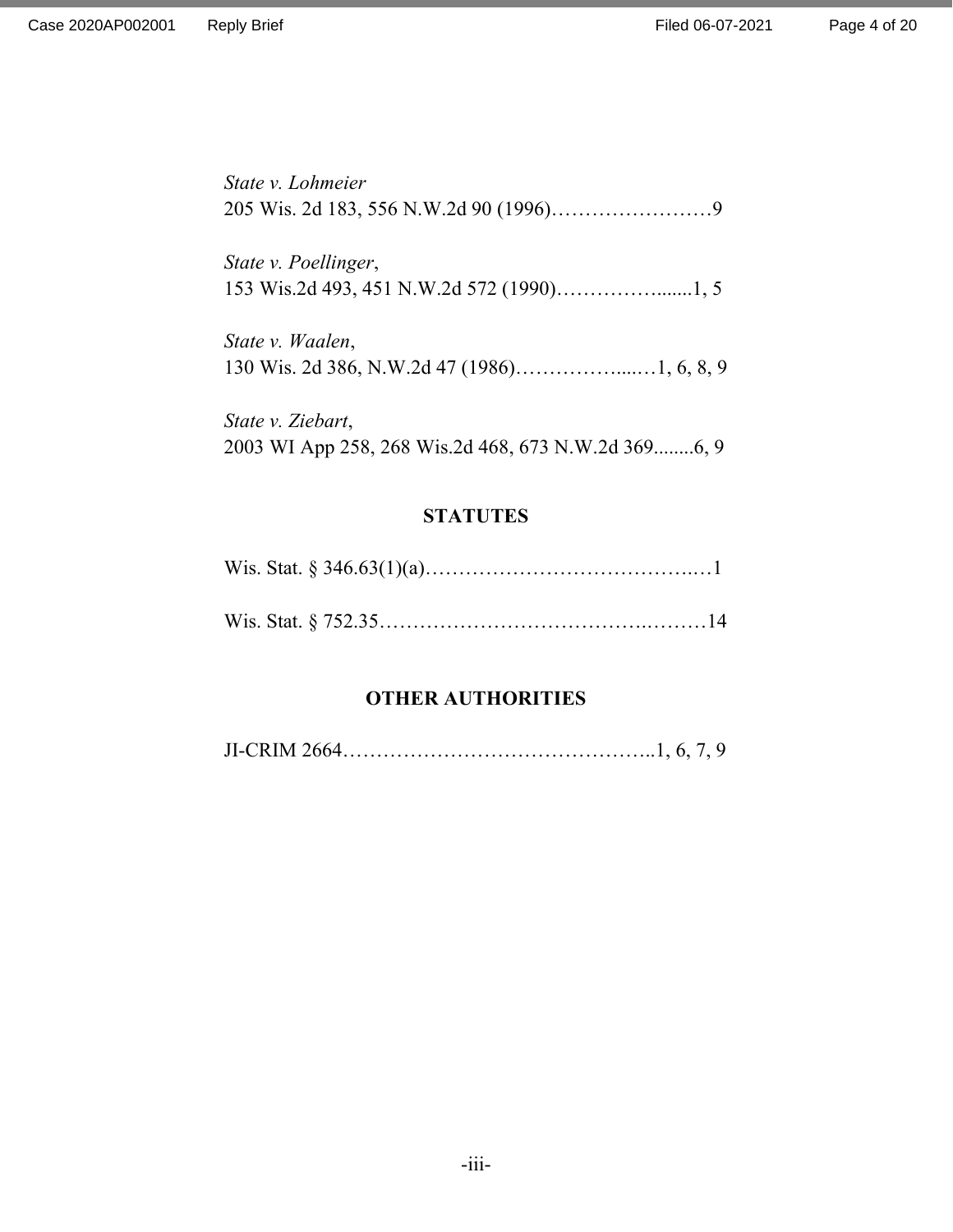#### INTRODUCTION

Carl M. McAdory appeals his conviction of operating while under the influence of a controlled substance (8th), contrary to Wis. Stat. § 346.63(1)(a), on three grounds: *first*, that there was insufficient evidence at trial for the jury to find that he was impaired by a controlled substance, second, that the trial court's removal of language defining "under the influence" from the standard jury instruction misled the jury in violation of his due process rights, and third, that the real case or controversy – whether he was actually under the influence of a controlled substance at the time of driving – was not fully tried due to the erroneous instruction and arguments by the prosecutor.

 For the reasons detailed in Mr. McAdory's opening brief and in reply to the State's response as detailed below, this court should reverse Mr. McAdory's conviction of operating while under the influence of a controlled substance.

#### ARGUMENT

### I. THE EVIDENCE AT MR. MCADORY'S TRIAL WAS INSUFFICIENT TO PROVE BEYOND A REASONABLE DOUBT THAT HE WAS UNDER THE INFLUENCE OF A CONTROLLED **SUBSTANCE**

The State did not provide sufficient evidence at trial to support the jury's conviction of Mr. McAdory for operating under the influence of a controlled substance, because it failed to prove he was under the influence of a controlled substance at the time of driving – that is, that his "ability to operate and safely control the vehicle was impaired." JI-CRIM 2664; State v. Waalen, 130 Wis. 2d 18, 22, 27-28, 386 N.W.2d 47 (1986).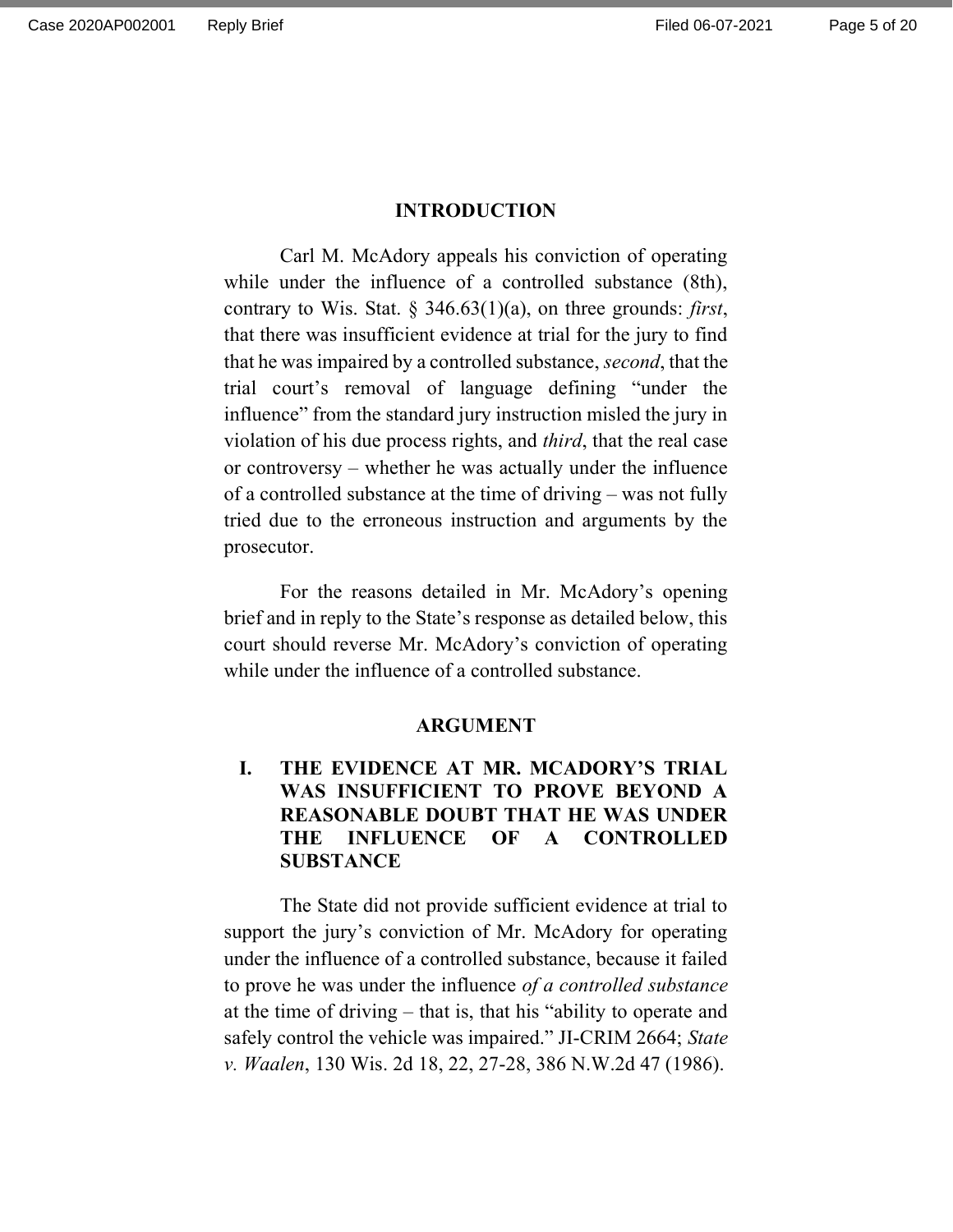Page 6 of 20

The State's evidence at trial was primarily evidence suggesting that Mr. McAdory was *intoxicated* and test results showing detectable amounts of THC and cocaine. Aside from the mere presence of the controlled substances in his blood, there was no evidence that Mr. McAdory was under their influence at the time of driving. The evidence relating to Mr. McAdory's alleged impairment by a controlled substance at the time he was driving was so lacking in this case, that the evidence is insufficient as a matter of law. State v. Poellinger, 153 Wis. 2d 493, 501, 451 N.W.2d 752 (1990).

The State argues, without further explanation, that witness testimony, body cam video, and the exhibits introduced at trial provide sufficient evidence of impairment by a controlled substance. (Resp. Br. at 7.) Again, most evidence relied on by the State is evidence of purported intoxication by alcohol, (resp. br. at 8-9), and is not relevant to whether Mr. McAdory was under the influence of a controlled substance. A closer look at the State's evidence demonstrates the lack of evidence from which a jury could reasonably infer that Mr. McAdory was impaired by THC or cocaine at the time of driving:

#### Witness Testimony

- Officer Bier: testified to signs of *intoxication not* controlled substances: odor of intoxicants, "slightly slurred" speech, Mr. McAdory's admission of consuming one beer about 30 minutes prior, and an open can of beer found in the vehicle. (129: 110-11, 115.)
- Kathryn Nolte (phlebotomist): testified about the general process and procedure followed when performing a legal blood draw, and that she would not be involved in any medical charting or treatment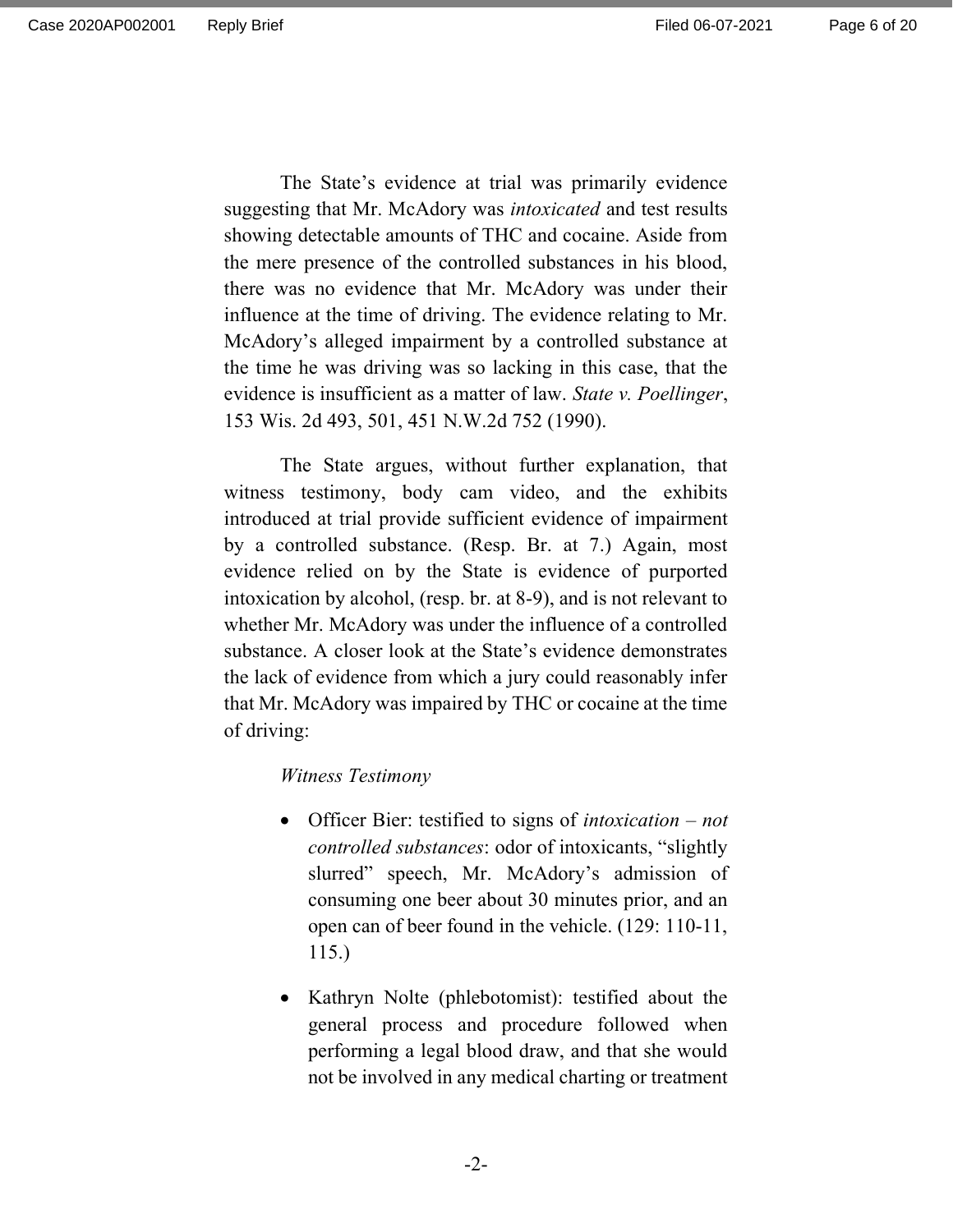for an individual during a blood draw. (129: 127-31, 134.) Nolte did not testify about impairment by controlled substances.

• Michael Larson (toxicologist): testified Mr. McAdory's blood tested positive for cannabinoids and cocaine metabolites and negative for alcohol. (129:140-44.) Larson did not testify about impairment by controlled substances.

### Video Evidence

 Officer Bier's body camera footage depicted Mr. McAdory interacting with Officer Bier, leaving his vehicle, and fleeing the scene. It then depicts officers pursuing and appending Mr. McAdory. The video does not contain any reference to controlled substance or suspicion that Mr. McAdory was impaired by a controlled substance. (80.)

### Exhibits

- Exhibit 3: Informing the Accused: states Mr. McAdory was arrested for a violation of "OWI," and was provided the notice required by Wisconsin's Implied Consent Law. (82.)
- Exhibit 4: Alcohol/Drug Influence Report: contains Officer Bier's opinion that Mr. McAdory was under the influence of intoxicants, and that "odor" was what first let the officer to suspect alcohol or drug influence. $^{1}$  (83.)

<sup>1</sup> Officer Bier testified that he observed the odor of intoxicants. He did not testify that he observed any odor of a controlled substance, such as marijuana, from Mr. McAdory's person or vehicle. (129:110-11.)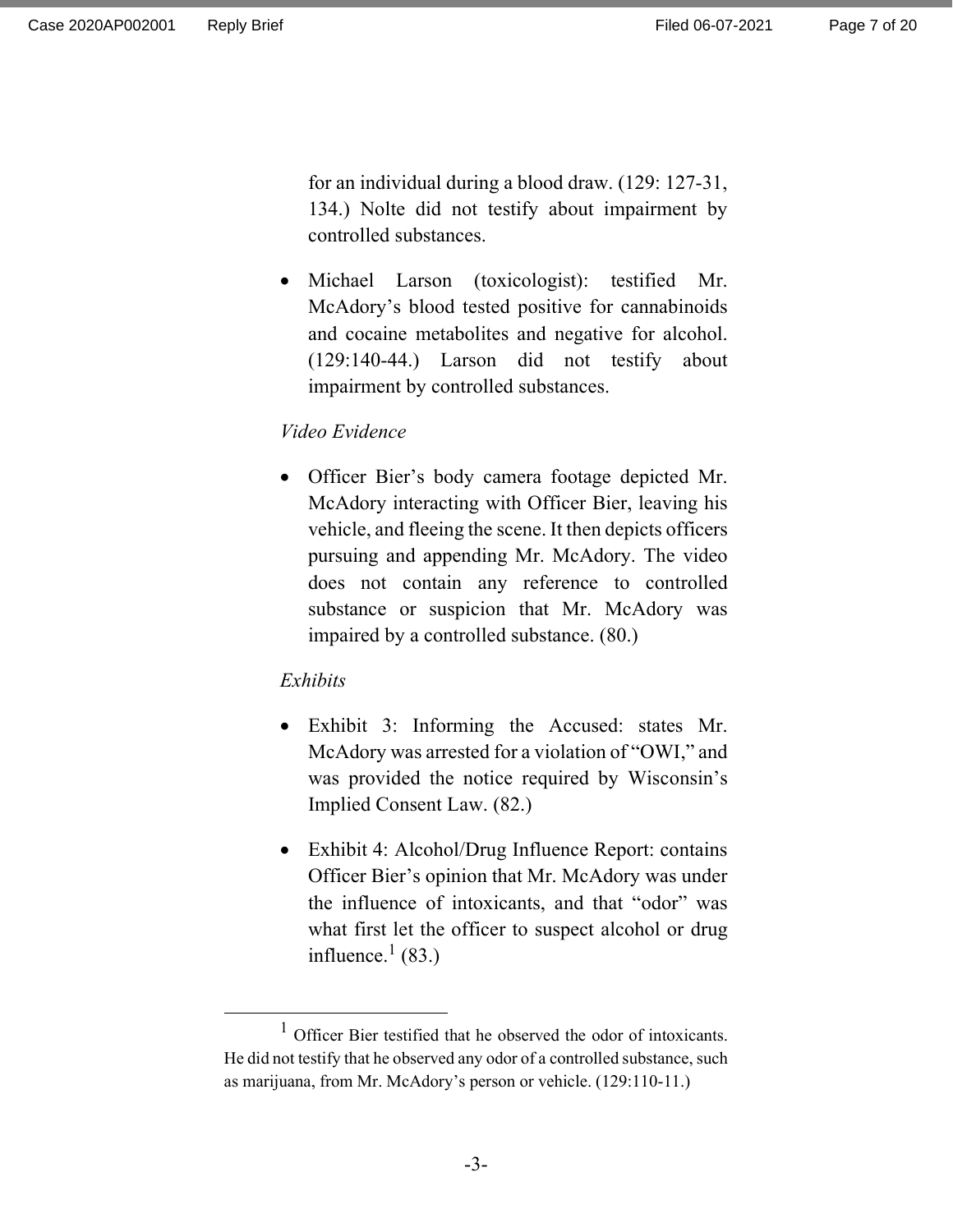- Exhibit 5: Larson's Toxicology Report: reports positive values of cocaine: 130 ug/L and Delta-9 tetrahydrocannabinol (THC): 3.0 ug/L. (84.)
- Exhibit 6: Medical records from Mr. McAdory's admission to emergency room, including a diagnosis of "alcohol abuse with intoxication, uncomplicated." (85.)
- Exhibit 7: Toxicology Report showing ethanol not detected in Mr. McAdory's blood. (86.)

The evidence in total is not probative of impairment by a controlled substance; the jury could not reasonably infer that Mr. McAdory was impaired by THC or cocaine based upon this evidence. Herbst v. Wuennenberg, 83 Wis. 2d 768, 774, 266 N.W.2d 391 (1978) (jury verdicts must be based on evidence, not "conjecture and speculation").

The State argues it is not required to provide evidence linking impairment to a controlled substance, because "there is no set prohibited concentration for drugs because individuals react differently to them and exhibit signs of impairment at varying levels." (Resp. Br. at 10.) It is precisely because of this fact that the State must provide evidence not just of a positive test for controlled substances, but of impairment by those controlled substances.

While the State concedes that blood test results showing the presence of a controlled substance do not prove Mr. McAdory was under the influence of a controlled substance,  $2^2$ it maintains the law does not provide specific requirements as

 $2$  The State makes no argument to the contrary. *Charolais* Breeding Ranches, Ltd. v. FPC Securities Corp., 90 Wis. 2d 97, 109, 279 N.W.2d 493 (Ct. App. 1979) ("propositions of appellants are taken as confessed which [respondents] do not undertake to refute").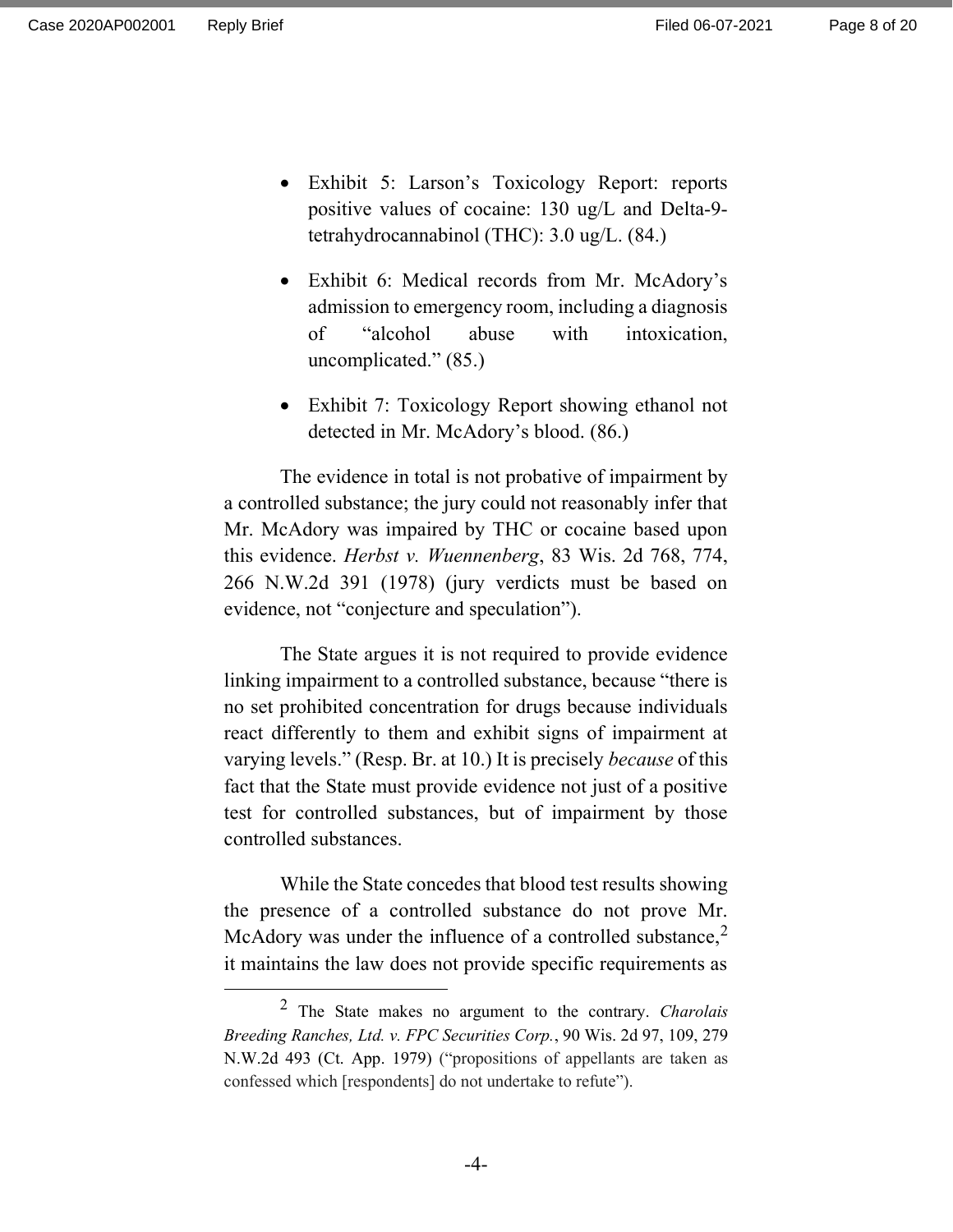to the type of evidence that must be offered. (Resp. Br. at 12.) Of course, this is not what Mr. McAdory argues.

While the law does not set forth specific evidentiary requirements, the State must offer something to prove impairment by a controlled substance, for the State has the burden of proof on every element. *In re Winship*, 397 U.S. 358, 363-64 (1970). The State's lack of evidence of impairent was detailed in-depth in Mr. McAdory's brief in chief, (see Br. at 16-19), which established there was no evidence at trial as to the impairing effects of cocaine or THC and that those effects were present in Mr. McAdory, nor was there any evidence that Mr. McAdory was physically or mentally impaired to a degree to impact his ability to drive in any way.

Finally, the State also relies on evidence that Mr. McAdory was nervous, gave Officer Bier the wrong first name, and fled from the traffic stop and argues that the jury could infer this was evidence of consciousness of guilt. (Resp. Br. at 11.) Yet without any evidence of actual impairment by a controlled substance, this inference would also be unreasonable. A jury may draw reasonable inferences from facts established by circumstantial evidence, but it may not indulge in inferences wholly unsupported by any evidence. State ex rel. Kanieski v. Gagnon, 54 Wis. 2d 108, 117, 194 N.W.2d 808 (1972).

The evidence, "viewed most favorably to the State and to the conviction, is so insufficient in probative value and force that it can be said as a matter of law that no trier of fact, acting reasonably, could have found guilty beyond a reasonable doubt." Poellinger, 153 Wis. 2d at 501. The trial evidence was insufficient as a matter of law to establish beyond a reasonable doubt that Mr. McAdory was guilty of operating while intoxicated by a controlled substance.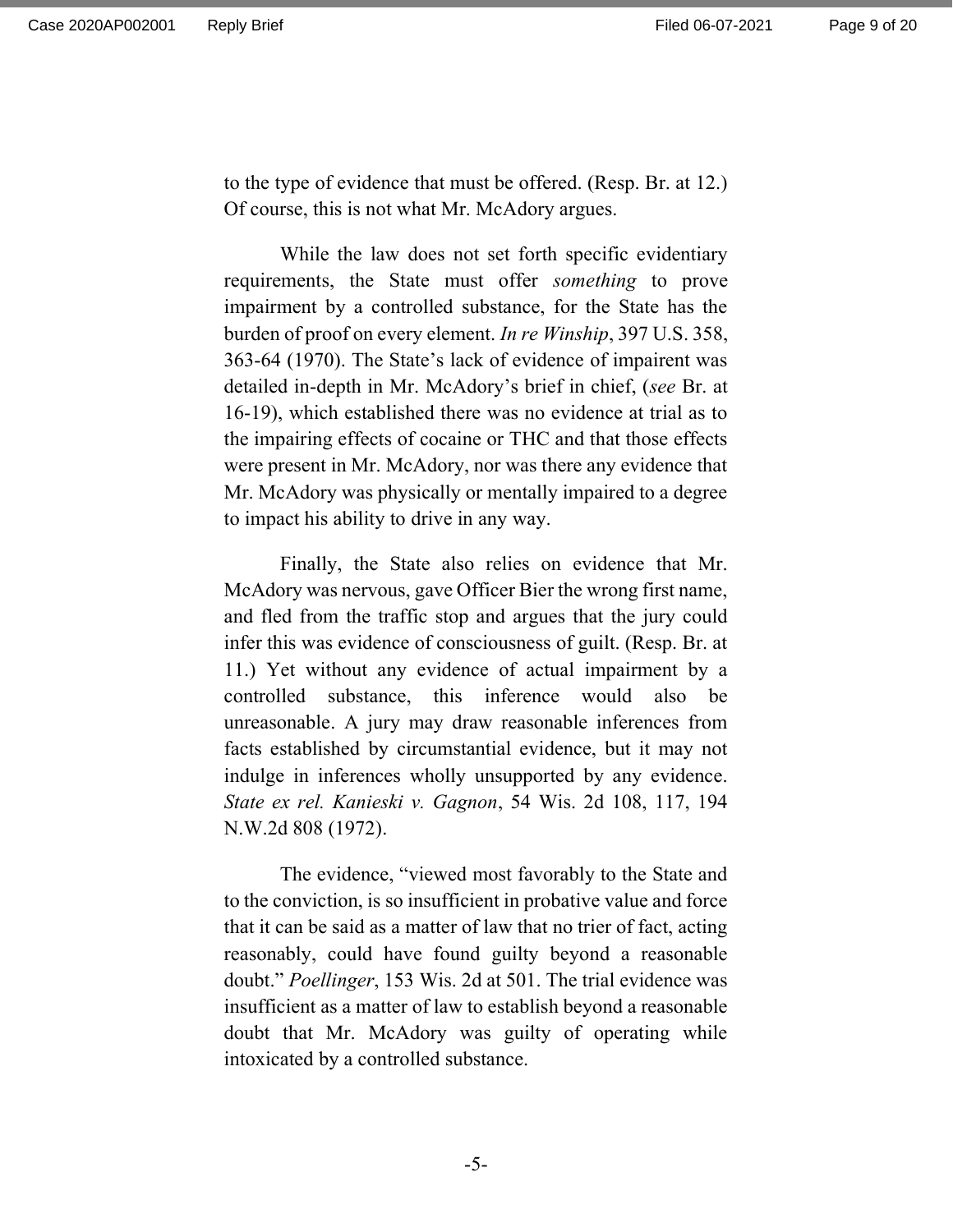### II. THE TRIAL COURT IMPROPERLY MODIFIED THE STANDARD JURY INSTRUCTION FOR OPERATING WHILE UNDER THE INFLUENCE OF A CONTROLLED SUBSTANCE

The trial court erroneously exercised its discretion by eliminating from Instruction 2664 key language defining the element of "under the influence of a controlled substance." The court applied an incorrect legal standard by treating the offense as a strict liability offense, and it failed to tailor the instructions to the facts of the controlled substances at issue in this case. The language removed from the standard instruction was necessary for an accurate statement of the law regarding impairment and to help the jury understand the difference between this count the strict liability offense of operating with a detectable amount of restricted controlled substance.

A proper jury instruction is one that "accurately describes the circumstances in which a jury can infer whether an operator's ability to operate a vehicle is 'materially impaired.'" State v. Waalen, 130 Wis. 2d 18, 28, 386 N.W.2d 47 (1986). The jury did not receive that here. The court's error resulted in an instruction that misled the jury regarding the State's burden of proof in violation of Mr. McAdory's due process rights. State v. Ziebart, 2003 WI App 258, ¶ 6, 268 Wis. 2d 468, 673 N.W.2d 369 (jury instructions unconstitutional where "jury understood the instructions to allow a conviction based on insufficient proof").

### A. Removing language from Instruction 2664 was an erroneous exercise of discretion

The State argues it was within the trial court's discretion to amend the language of Instruction 2664. (Resp. Br. at 13.) This is true, but a proper exercise of discretion requires a trial court to "examine[] the relevant facts, appl[y] a proper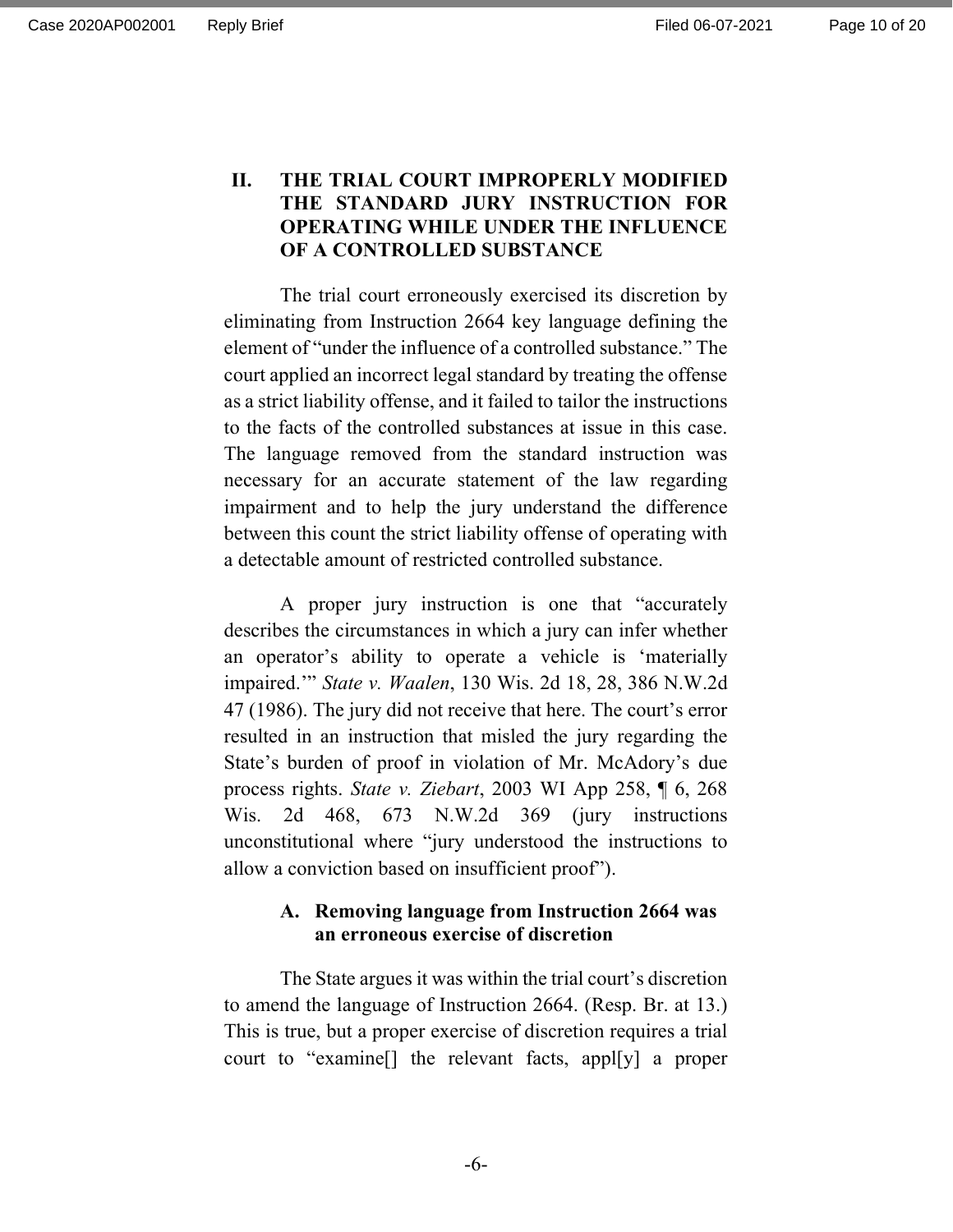standard of law, use[] a demonstrated rational process, and reach<sup>[]</sup> a conclusion that a reasonable judge could reach." State v. Echols, 2013 WI App 58, ¶14, 348 Wis. 2d 81, 831 N.W.2d 768. Here, the trial court erroneously exercised its discretion for two reasons.

The court's decision to remove the middle paragraph explaining the "under the influence" was based on an incorrect legal standard: that this offense was a strict liability offense. (129:171-72; App.107-08 ("that language [regarding ability to control vehicle], I think, adds to confusion is because of point you just made. It's a strict liability provision. Okay? It's in your blood, you're done." (emphasis added).) The court's statements make it clear that it modified the language on the incorrect basis that the presence of a controlled substance in Mr. McAdory's blood was sufficient for a conviction. The State does not argue otherwise.

Instead, the State argues that on Footnote 9 of the committee comments to Instruction 2664 supports the court's modification of the standard instruction. (Resp. Br. at 16.) First, the State is also wrong when it claims Mr. McAdory's opening brief selectively quotes Footnote 9 by leaving out the sentence regarding substances with "extreme effects," (id.); Mr. McAdory quotes the footnote in its entirety at page 22 of his brief.

The committee noted that the language in the form instruction is appropriate for cases involving the consumption of substances "roughly similar in their effect on a person as alcohol," while other controlled substances have "such extreme effects" that the sentence in brackets should not be used. JI-CRIM 2664, n.9. But the State cites to no evidence in the record that THC and cocaine were not similar to alcohol in their effects, nor that either substance has "such extreme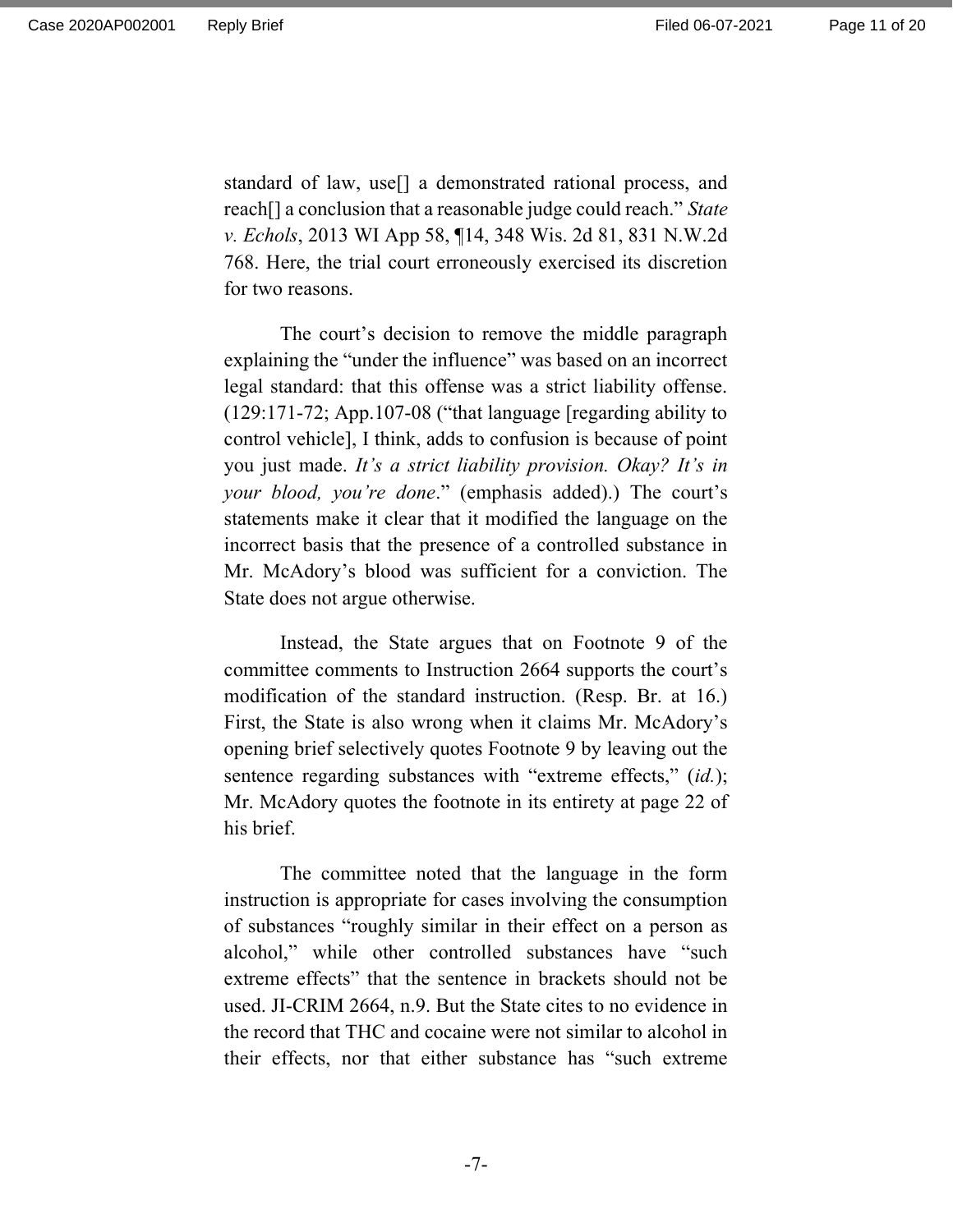effects" on the user that the language was inappropriate for the facts of this case. It cannot do so, because no such findings were made by the trial court.

The State argues it was Mr. McAdory's burden to show that someone could use cocaine and THC in limited amounts and not be "under the influence." (Resp. Br. at  $16.$ )<sup>3</sup> This is exactly the type of burden-shifting that made the jury instruction at issue improper and an inaccurate statement of the law.

### B. The jury did not receive an accurate instruction regarding the definition of "under the influence"

The jury instruction was inaccurate because it failed to explain to the jury what impairment by a controlled substance was, only what it was not. The jury was told, "it is not required that impaired ability to operate be demonstrated by particular acts of unsafe driving." (129:78.) But it was not instructed that the level of impairment required to satisfy this element is met only "when a person is incapable of driving safely, or is without proper control of all those faculties necessary to avoid danger to others," *Waalen*, 130 Wis. 2d at 27, or is "to some degree at least[,] less able either mentally or physically, or both, to exercise the clear judgment and steady hand necessary to handle as powerful and dangerous a mechanism as a modern motor vehicle with safety to himself and the public." City of Fond du Lac v. Hernandez, 42 Wis. 2d 473, 475-76, 167 N.W.2d 408 (1969).

 $3$  The State claims Mr. McAdory "does not argue these things because he cannot; there is no evidence to support such claims." (Resp. at 16.) This is contracted by the State's own argument regarding the sufficiency of the evidence: "there is no set prohibited concentration for drugs because individuals react differently to them and exhibit signs of impairment at varying levels." (Resp. at 10 (emphasis added).)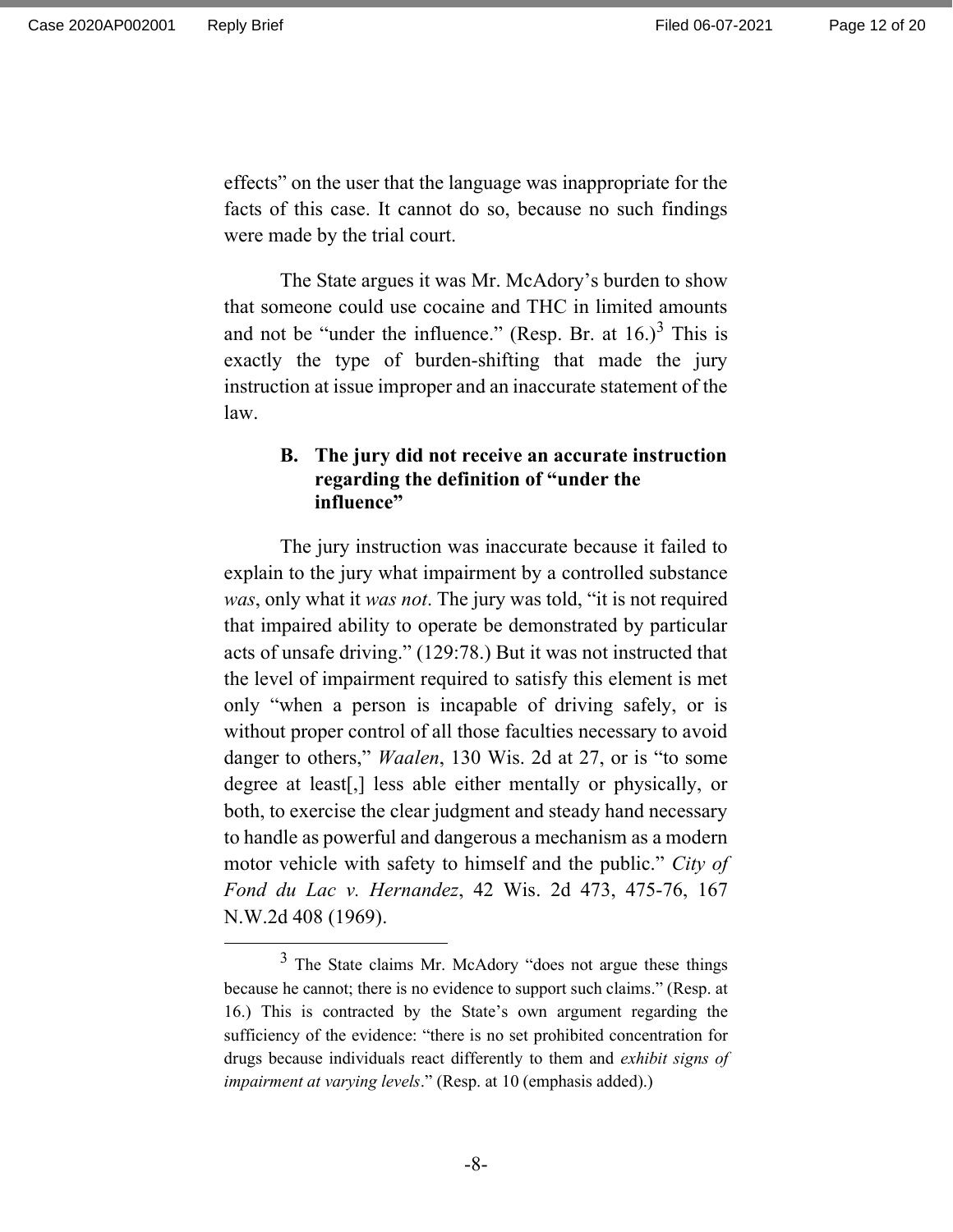This standard would have been accurately relayed to the jury had the court not removed the explanatory language from Instruction 2664.<sup>4</sup> The removal of these key sentences from the definition of "under the influence" prevented the jury from being "fully and fairly inform[ed]" of the law. Ziebart, 2003 WI App 258, ¶16.

### C. The revised instruction unconstitutionally misled the jury

Based the totality of the proceedings, the instruction was reasonably likely to mislead the jury as to the standard for finding Mr. McAdory under the influence of a controlled substance, and to convict him on insufficient proof in violation of his due process rights. See State v. Austin, 2013 WI App 96, ¶ 16, 349 Wis. 2d 744, 836 N.W.2d 833 (jury instruction that allows conviction based on insufficient proof violates the defendant's constitutional rights).

The State argues that misunderstandings and misstatements of the law by the prosecutors and the trial court do not impact the issue of whether the jury understood the instructions. (Resp. at 22.) But the reviewing court must "examine the challenged jury instructions in light of the proceedings as a whole." State v. Lohmeier, 205 Wis. 2d 183, 194, 556 N.W.2d 90 (1996). Thus, the improper arguments made by the State in opening and closing conflating this count with the strict liability count, as well as the court's own

JI-CRIM 2664.

 $4$  The removed language mirrored the standards from *Waalen* and Hernandez:

Not every person who has consumed (name controlled substance) is "under the influence" as that term is used here. What must be established is that the person has consumed a sufficient amount of (name controlled substance) to cause the person to be less able to exercise the clear judgment and steady hand necessary to handle and control a motor vehicle.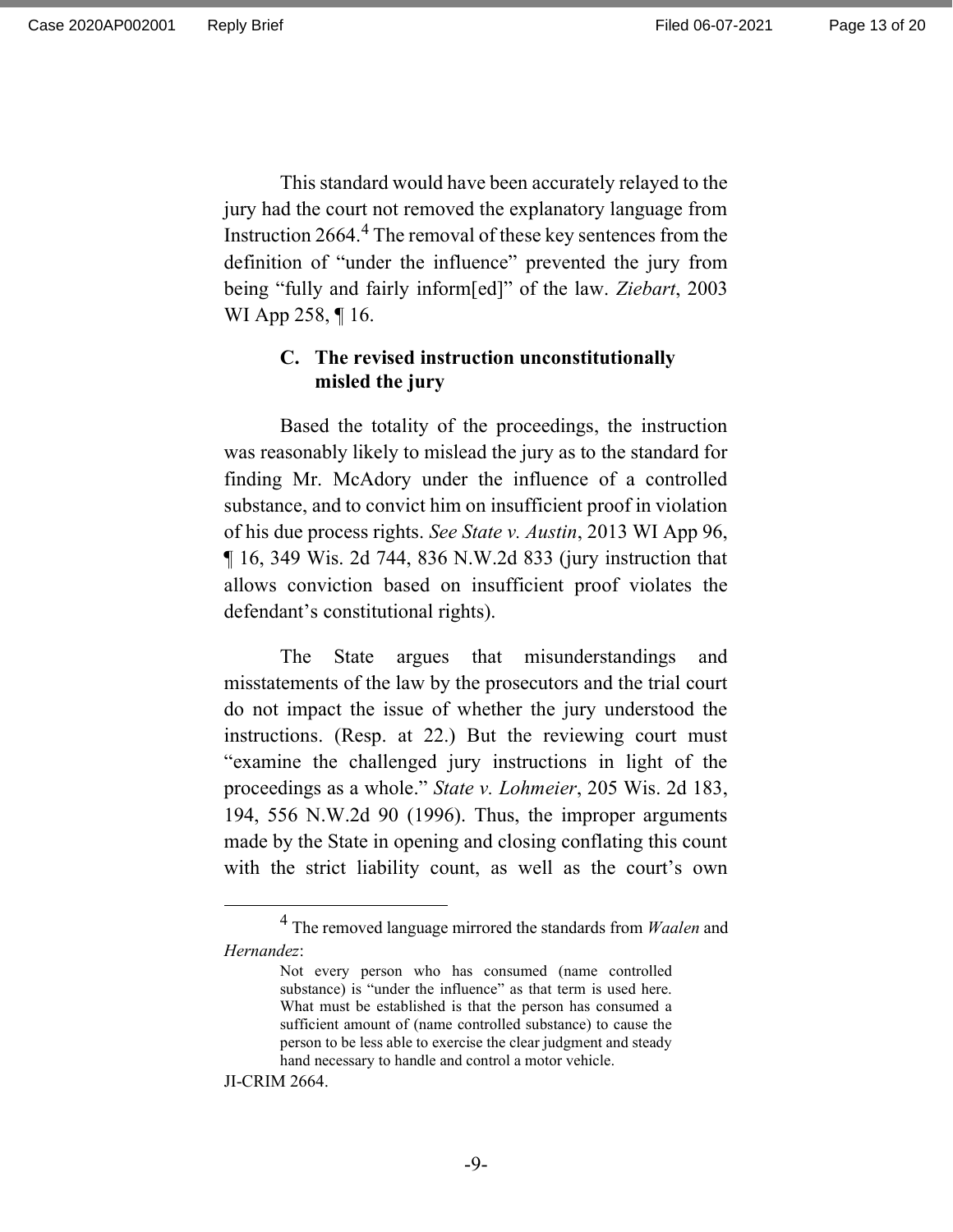mistaken application of the strict liability standard to this count in determining how to instruct the jury, cannot be ignored when in determining whether Mr. McAdory's constitutional rights were violated by the instruction. It does not make practical sense that the jury could discern the appropriate legal standard to apply when both the prosecutor and the court incorrectly believed the offense was a strict liability offense.

The jury's confusion was demonstrated by its questions during deliberation as to whether the definition of operating while intoxicated was the same as operating under the influence of a controlled substance. (129:206; 87.) The State explains this away by raising the issue of an incorrect title of the offense on the verdict sheet. (Resp. Br. at 20-21.) Rather than dispelling any question of juror confusion, the State raises an important point that demonstrates *additional* confusion by the jury – confusion between whether Mr. McAdory was under the influence of an intoxicant versus controlled substance. As further evidence of this confusion, the jury also asked about "the metabolization slash oxidation rate for alcohol," (129:208; 87), evidencing a likelihood that the jury relied on evidence of intoxication instead of impairment by a controlled substance. The jury's question makes sense when viewed in full context of the evidence at trial, and the fact that where there was any evidence of impairment, it was related to impairment by an intoxicant and not a controlled substance. The jury's questions demonstrated that the modified instruction was insufficient to explain the standard for "under the influence" of a controlled substance, and that it is reasonably likely that the jury was misled by the court's removal of defining language from Instruction 2664, in violation of Mr. McAdory's constitutional rights.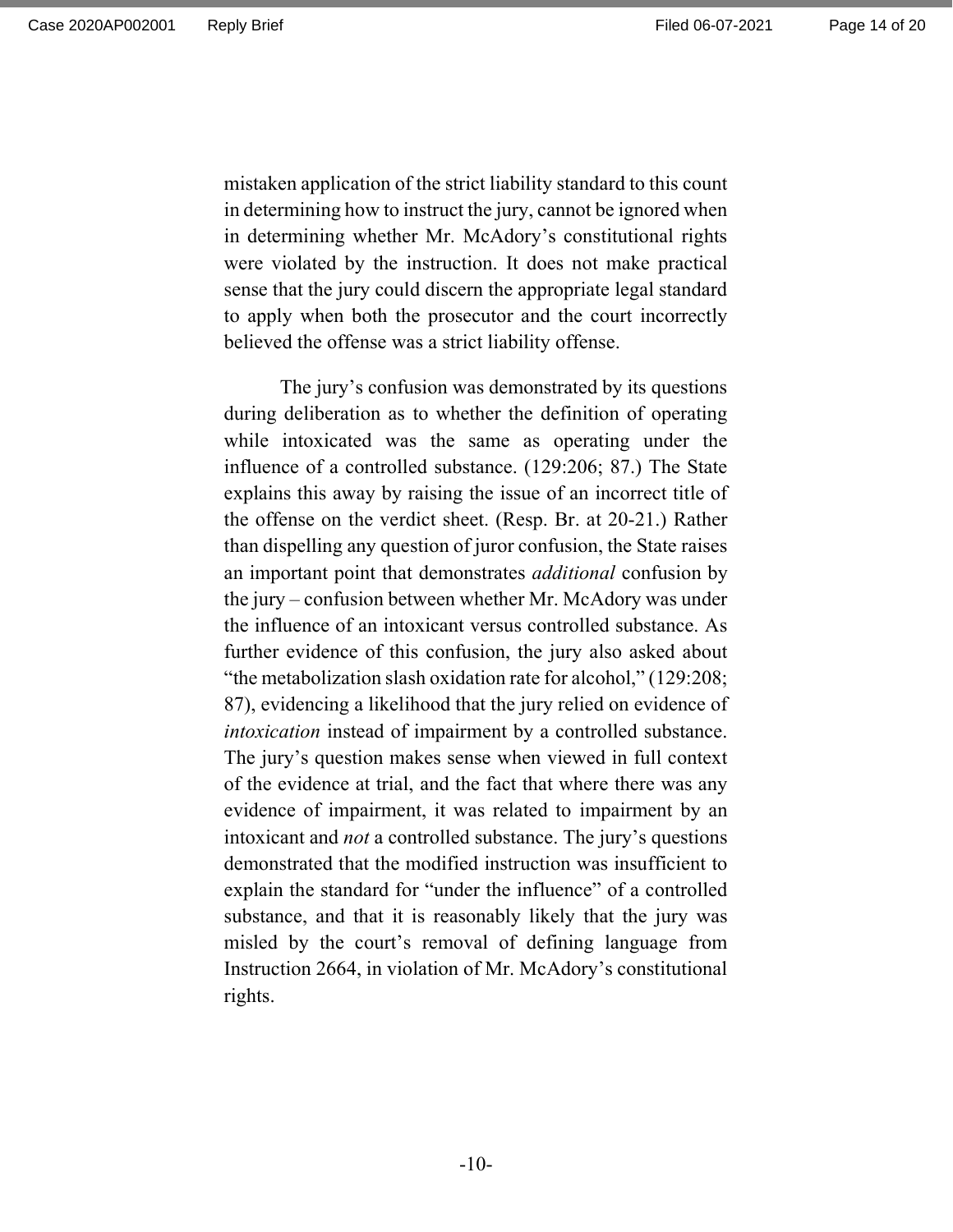#### D. The erroneous instruction was not harmless

For an error to be harmless, the State, as the party benefiting from the error, must prove that it is clear beyond a reasonable doubt that a rational jury would have found the defendant guilty absent the error. State v. Harvey, 2002 WI 93, ¶¶ 40, 46, 254 Wis. 2d 44, 647 N.W.2d 189. The State fails to do so here.

In this case, the State argues that "[a]ny lay person knows generally what 'under the influence' means" and the amended instruction "combined with the jurors' common sense would have led any reasonable jury to find McAdory guilty" based on the evidence at trial. (State Resp. at 23.) The State goes on to refer to its arguments regarding the sufficiency of the evidence – most of which was evidence of suspected intoxication not impairment by a controlled substance. (See State Br. at 7-8.)

Further, whether an error is harmless is a distinct inquiry from the sufficiency of the evidence. "Time and again, the Supreme Court has emphasized that a harmless-error inquiry is not the same as a review for whether there was sufficient evidence at trial to support a verdict." Jensen v. Clements, 800 F.3d 892, 902 (7th Cir. 2015). Instead, the question must be whether the error affected the jury's verdict:

> And the question is, not were they right in their judgment, regardless of the error or its effect upon the verdict. It is rather what effect the error had or reasonably may be taken to have had on the jury's decision ... The inquiry cannot be merely whether there was enough to support the result, apart from the phase affected by the error. It is rather, even so, whether the error itself had substantial influence.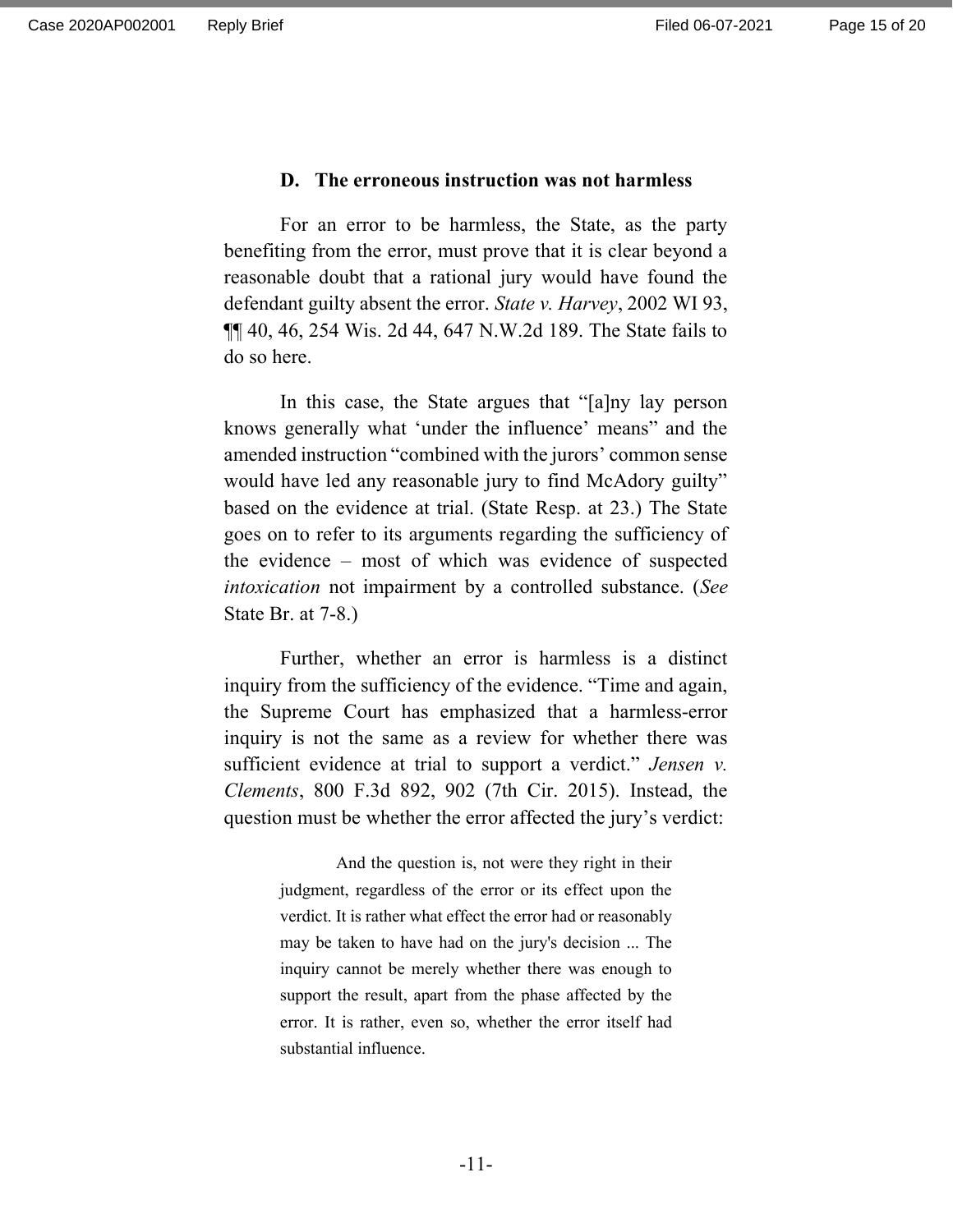Id. (quoting Kotteakos v. United States, 328 U.S. 750, 764-65  $(1946)$ ).

The incorrect jury instruction was not harmless here, particularly when viewed in the context of the misunderstandings and misstatements of the law by the prosecutors and the trial court. The State cannot prove beyond a reasonable doubt that a rational jury would have found the defendant guilty absent the error. Harvey, 254 Wis. 2d 44,  $\P$ 40, 46.

III. MR. MCADORY'S CONVICTION OF OPERATING UNDER THE INFLUENCE OF A CONTROLLED SUBSTANCE SHOULD BE REVERSED BECAUSE THE REAL CASE OR CONTROVERSY WAS NOT FULLY TRIED

As detailed above and in Mr. McAdory's opening brief, the prosecution arguments during opening and closing misstating the law on the operating while under the influence of a controlled substance, coupled with the court's removal of language defining "under the influence" *and* (as raised in the State's response) the incorrectly titled count on the verdict sheet, confused the jury and prevented the real case or controversy from being fully tried. For these reasons, this court should exercise its discretionary power to reverse the conviction on this count.

The jury was provided incorrect and inaccurate information throughout the entirety of the trial regarding the elements the State was required to prove in order to secure a conviction:

> • The State argued *twice* in its opening statement that the offense of "operating while intoxicated" had two elements: the defendant was driving, and a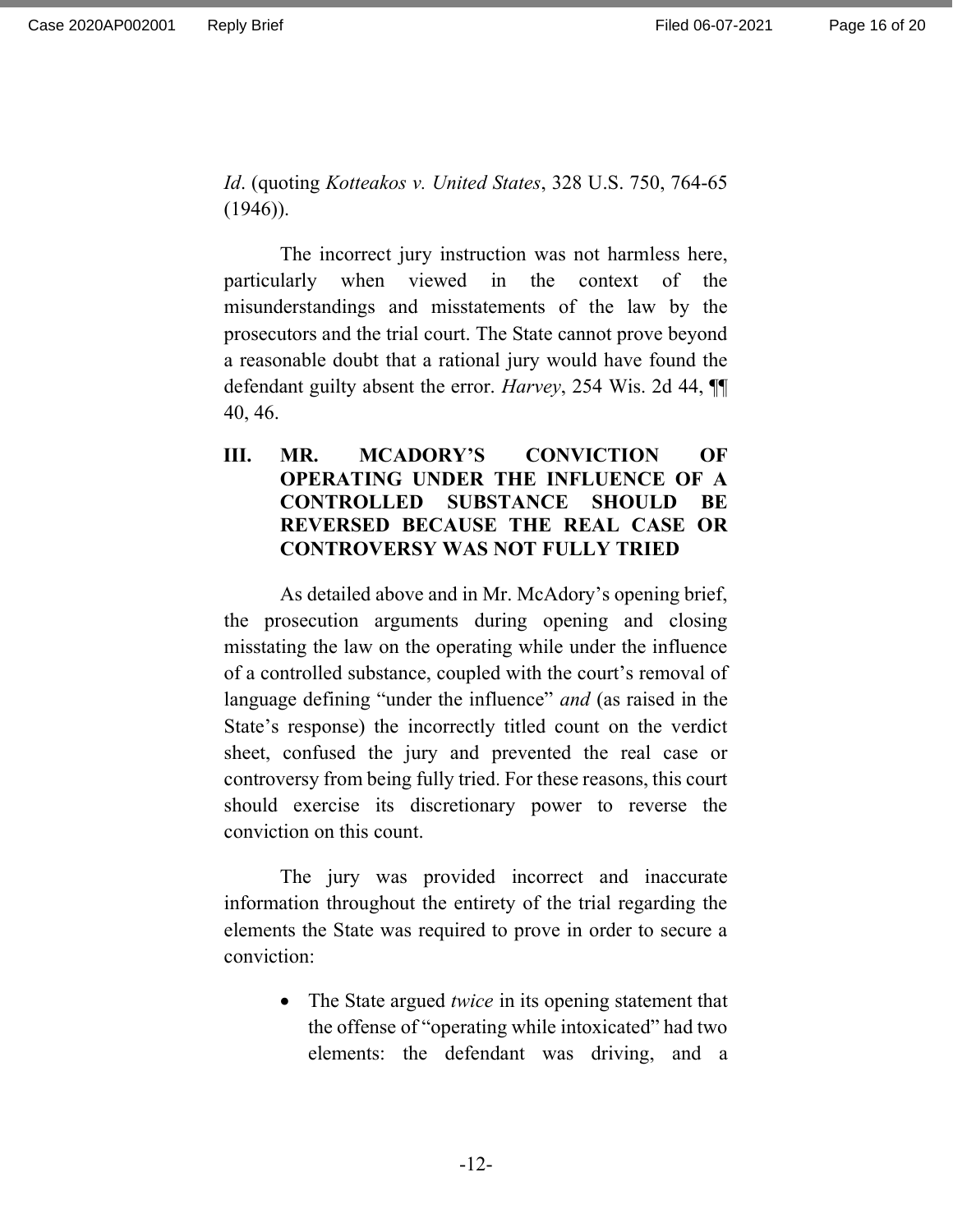detectable amount of controlled substances in his system. (129:98-100.)

- The only witness to testify regarding signs of impairment of Mr. McAdory opined that Mr. McAdory was intoxicated, based on an odor of intoxicants, "slightly slurred" speech, his admission of consuming one beer, and an open can of beer found in the vehicle. (129: 110-11, 115.)
- The jury received an inaccurate and/or misleading jury instruction on the count of operating while under the influence of a controlled substance.
- The State's only argument regarding impairment during its closing was related to intoxication: (129:188 (Officer Bier "believes that he is impaired. Intoxicated in some way. That's through his behavior and the fact that he smelled an odor of intoxicants. That odor makes sense… later he found a beer in the car.")
- During deliberations the jury requested clarification on the difference between operating while intoxicated and operating while under the influence of a controlled substance, as well as asked for additional information regarding asked questions regarding metabolization of alcohol. Additionally, the verdict sheets provided to the jury incorrectly titled the count in question "operating while intoxicated" instead of "operating under the influence of a controlled substance."

Throughout the trial, both the prosecutors and the court conflated the two OWI charges Mr. McAdory faced, at times treating both as strict liability offenses and at others confusing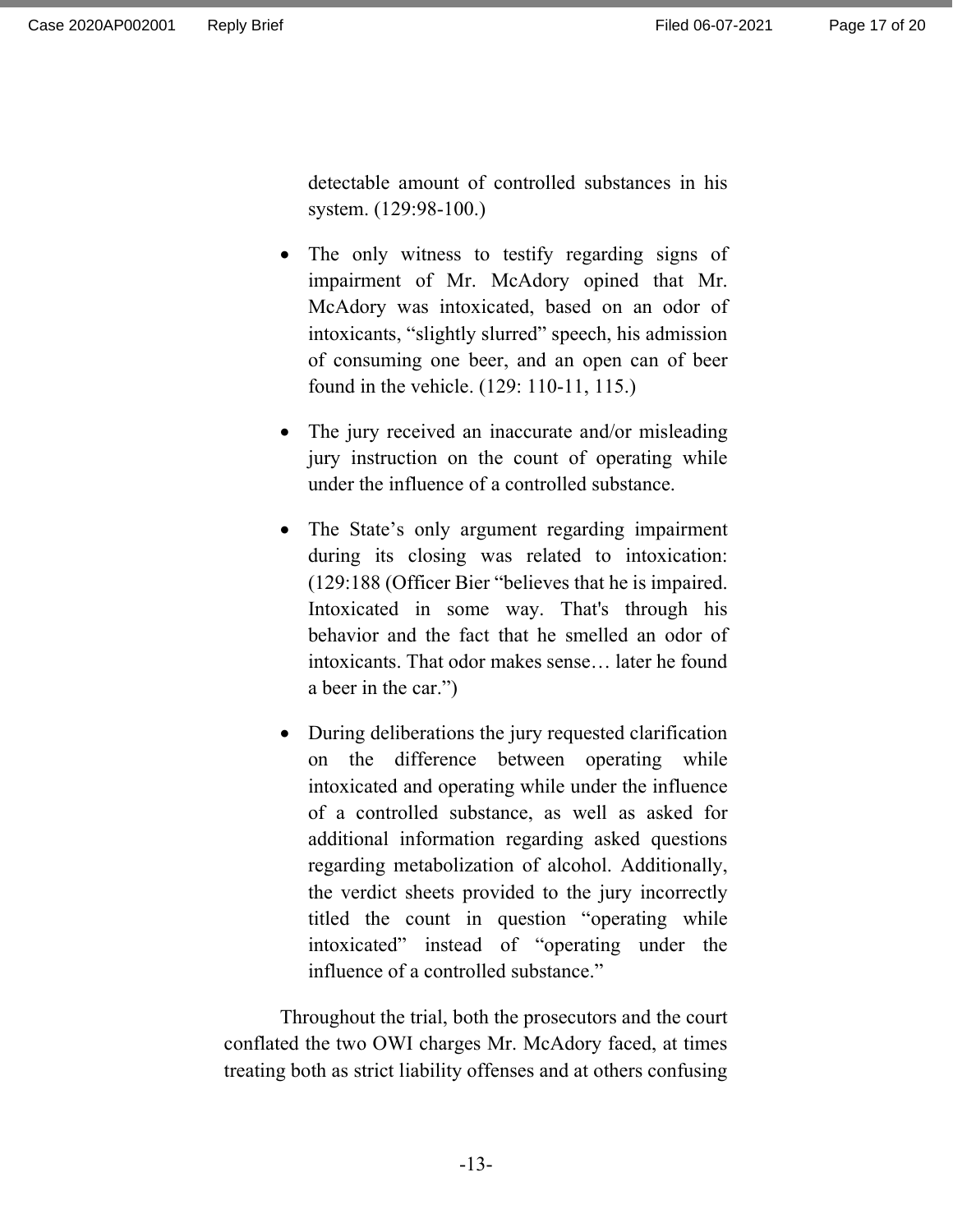the charge of operating under the influence of a controlled substance with operating while intoxicated. This is not surprising when the state's case was made up of an officer who believed that Mr. McAdory was under the influence of an intoxicant, coupled with evidence that a detectible level of cocaine and THC was found in Mr. McAdory's blood.

Where, as here, a court's failure to provide the jury a proper framework for analyzing the key issue at trial prevented that issue from being fully tried, reversal is appropriate. Austin, 2013 WI App 96, ¶ 23. For these reasons, his conviction should be reversed pursuant to this court's discretion under Wis. Stat. § 752.35.

#### **CONCLUSION**

For the foregoing reasons, Mr. McAdory respectfully requests the Court to enter an order vacating the Judgment of Conviction and directing the trial court to enter a judgment of acquittal notwithstanding the verdict on Count 1. Alternatively, Mr. McAdory asks this Court to vacate the Judgment of Conviction and remand this case to the circuit court for a new trial on Count 1.

Dated this 4th day of June, 2021.

Respectfully submitted,

Electronically signed by Jennifer A. Lohr

JENNIFER A. LOHR State Bar No. 1085725

LOHR LAW OFFICE, LLC 583 D'Onofrio Dr., Suite 1011 Madison, WI 53719 (608) 515-8106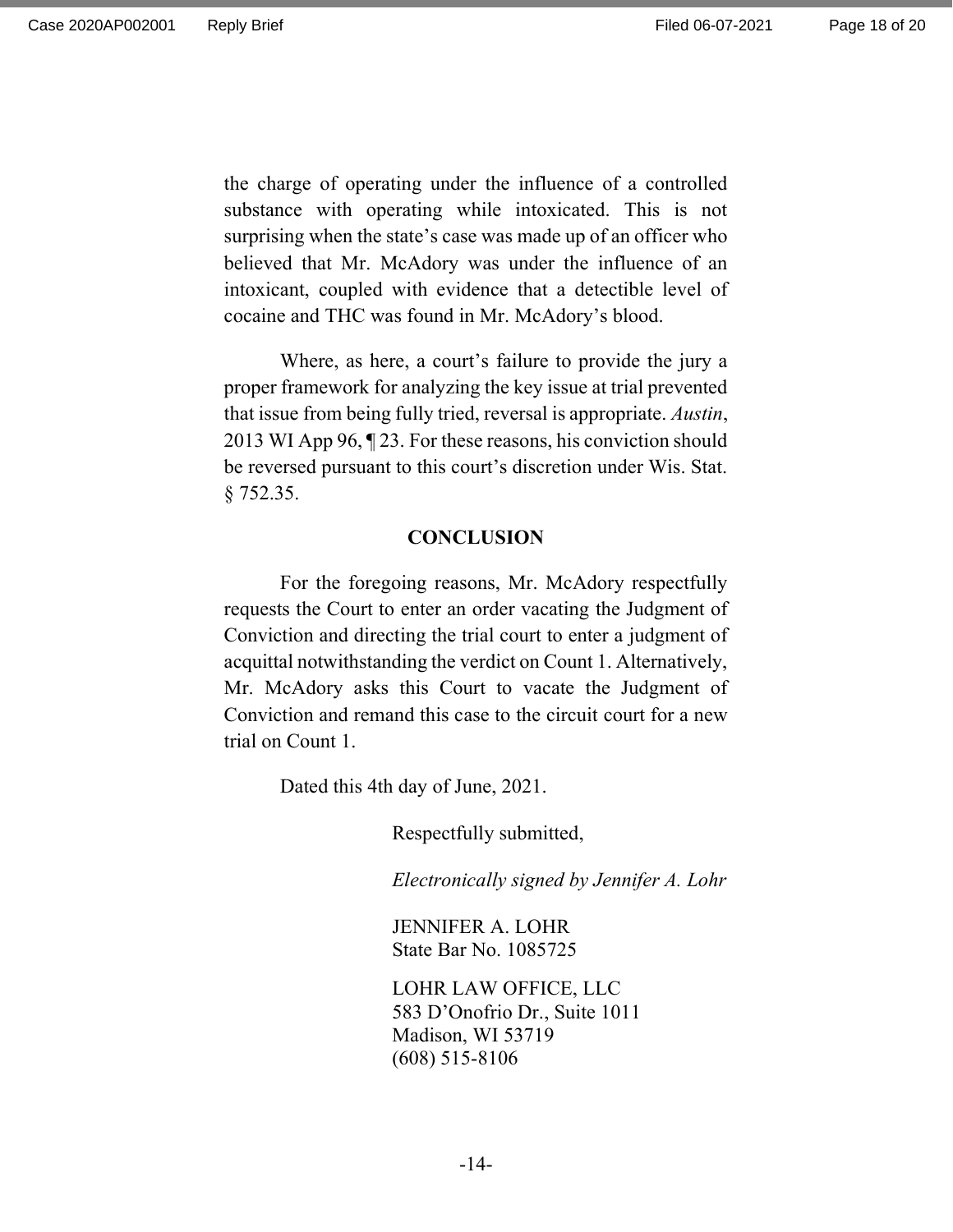jlohr@lohrlawoffice.com

Attorney for Appellant